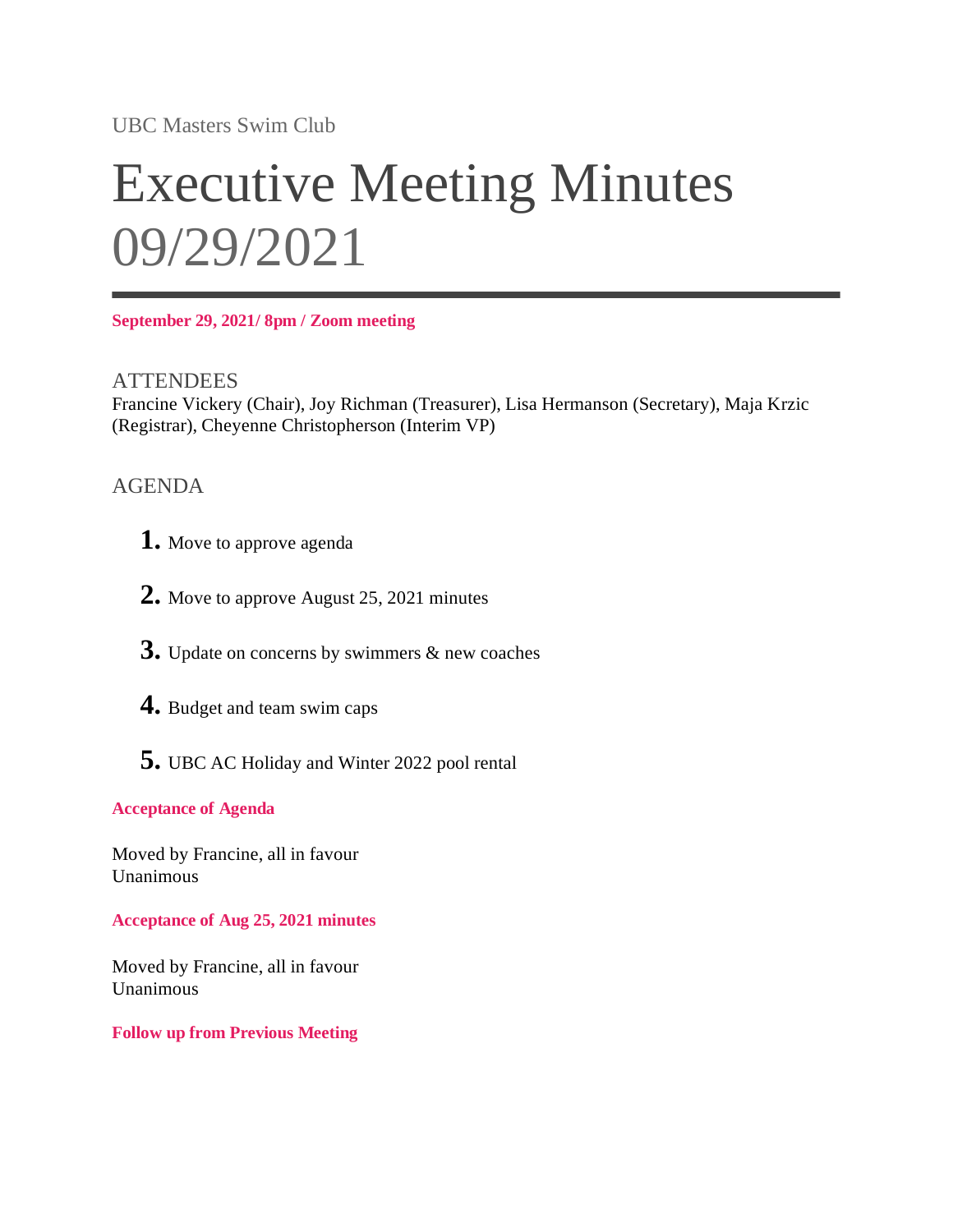Post executive meeting minutes on website – Lisa will email Sean

#### **New Business**

The following topics were discussed:

• Several concerns brought forward about the risk of having crowding on the pool deck prior to our Tuesday night swims. We have a large group trying to enter the water at 7pm and the age group swimmers exiting the water at 7pm simultaneously. Francine has emailed the pool (Sep 29, 2021) to ask if we can push back our start time to 715pm? Option B. could be that we request the guards allow us to start 5-10 min late – but swim to 5-10 min past 8.

We will send a reminder to all swimmers to stay home if experiencing any cold or flu symptoms of any kind.

Update on membership – we invited 70 people from the waitlist  $-25$  new swimmers have registered, paid, and confirmed double vax. status.

- Coaches update reminder re: mask wearing. A few coaches will lower the masks while explaining part of the set. Alex will do a reminder to keep the masks on at all times. Recent new Coach has received positive feedback for the most part – a few tweaks on the timing of the swimming corrections to avoid stalling the practice for that lane. Some Coaches are better at estimating the pace times and time for the workout required – this should improve with familiarity.
- Budget review we have more than the usual number of swimmers who have chosen to pay in full for a discount thus requiring an adjustment to our income forecast. We should be fine with the contingency in place. Swim cap order through TAS to be made for 200 caps with logo (3 colour). We will order 100 latex and 100 silicone caps. The total cost will be \$1,685.00 plus tax. Lisa H. will order these through TAS and will coordinate the distribution and will also take orders for additional caps.

We agreed that all paid swimmers will receive 1 complimentary latex swim cap. Additional caps can be purchased for \$10 for latex or \$15 for silicone.

• Pool time over the holidays (Dec 18, 2021 to Jan 9, 2022). We agreed we would likely get about ½ the swimmers showing up or about 20-25 swimmers. We will request from UBC to rent 4 lanes (at \$25 each, so \$100/swim) for Tuesday and Thursday nights (timing around 7pm if available for 1 hour). We will charge \$50 per person for this mini-session. One caveat – the availability of the Coaches to staff it. Pool time for January 2022 onward (Winter 2022) – we will request same days (Tu/Th/Sat/Sun) and same times with the slight modification of perhaps a 7:15pm start on Tuesdays (to avoid crossing with the age group swimmers), and an additional 30 min (total 90 min) swim for one of the weekend days.